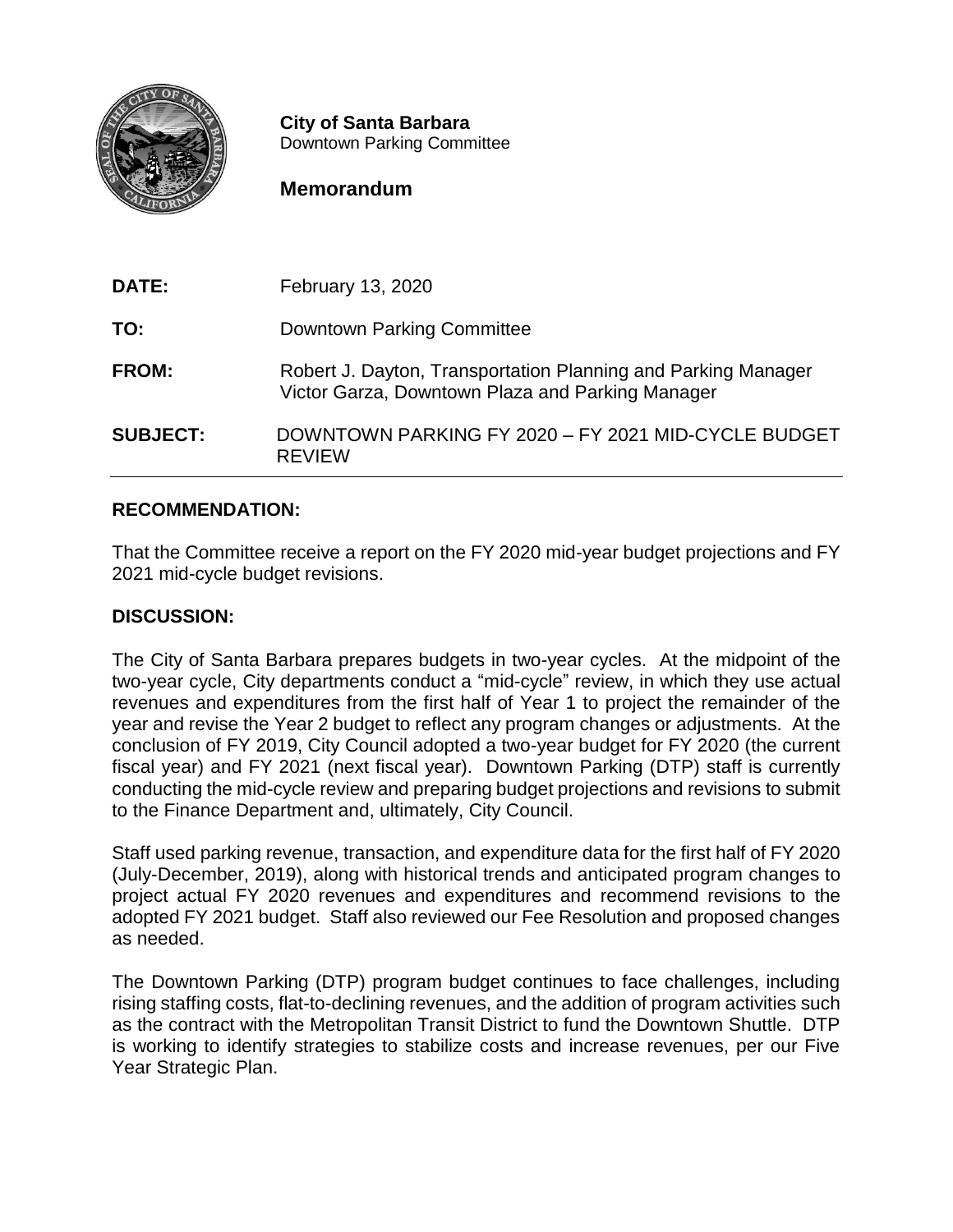By completing the staffing re-organization, holding permanent positions open, reducing expenditures on supplies and services, limiting capital expenditures, and reducing kiosk staffing, DTP was able to add \$404,496 to reserves at the end of FY 2019.

For FY 2020, Downtown Parking expects to receive a total of \$9,519,058 in revenues – on target to match our revised budget, and spend a total of \$9,235,381 on operating expenses, which represents a 4% savings. After funding approximately \$1M in capital projects, Downtown Parking will have used \$720,923 in reserves for FY 2020. Through the first half of FY 2020, hourly revenues are roughly on target, while monthly permit sales have been stronger than expected, making up for sluggish commuter permit sales and delays in executing the lease for the REA Building. We continue to close secondary kiosks when possible to limit expenditures on hourly staffing, and vacancies I permanent positions resulted in additional savings.

For FY 2021, DTP expects operating expenditures to exceed revenues by approximately \$182,640, and \$507,500 is budgeted for capital projects. Approximately \$690,140 of reserves will be used to fund operating and capital expenses for FY 2021. Increases in minimum wage continue to push hourly staffing costs upward, and options to further reduce staffing are limited without considerable investment in new revenue control technology. Permanent staffing costs also continue to rise due to cost-of-living adjustments.

DTP has identified opportunities to mitigate rising costs and flat revenues, per our Five Year Strategic Plan. For FY 2020, we:

- Completed the staffing re-organization to support our operations and programmatic responsibilities.
- Stabilized hourly staffing costs and offset the increase in minimum wage by finding additional opportunities to close or consolidate secondary kiosks and create selfservice lanes.
- Expect to complete retrofitting lots with LED lighting, creating a 5% savings in utility costs.
- Increased Residential Permit and Monthly Permit fees.

For FY 2021, we expect to:

- Upgrade revenue control technology in the Library Garage to reduce staffing needs, provide additional payment options, eliminate vehicle cycling, and expand our hours of operation.
- Explore leasing options for the bicycle parking facilities.
- Begin collecting hourly revenue in the Helena Lot.
- Explore updates to the PBIA assessment methodology and new revenue models.
- Introduce 24/7 parking permits in lots with excess capacity.

The following changes to the Fee Resolution for FY 2021 are proposed: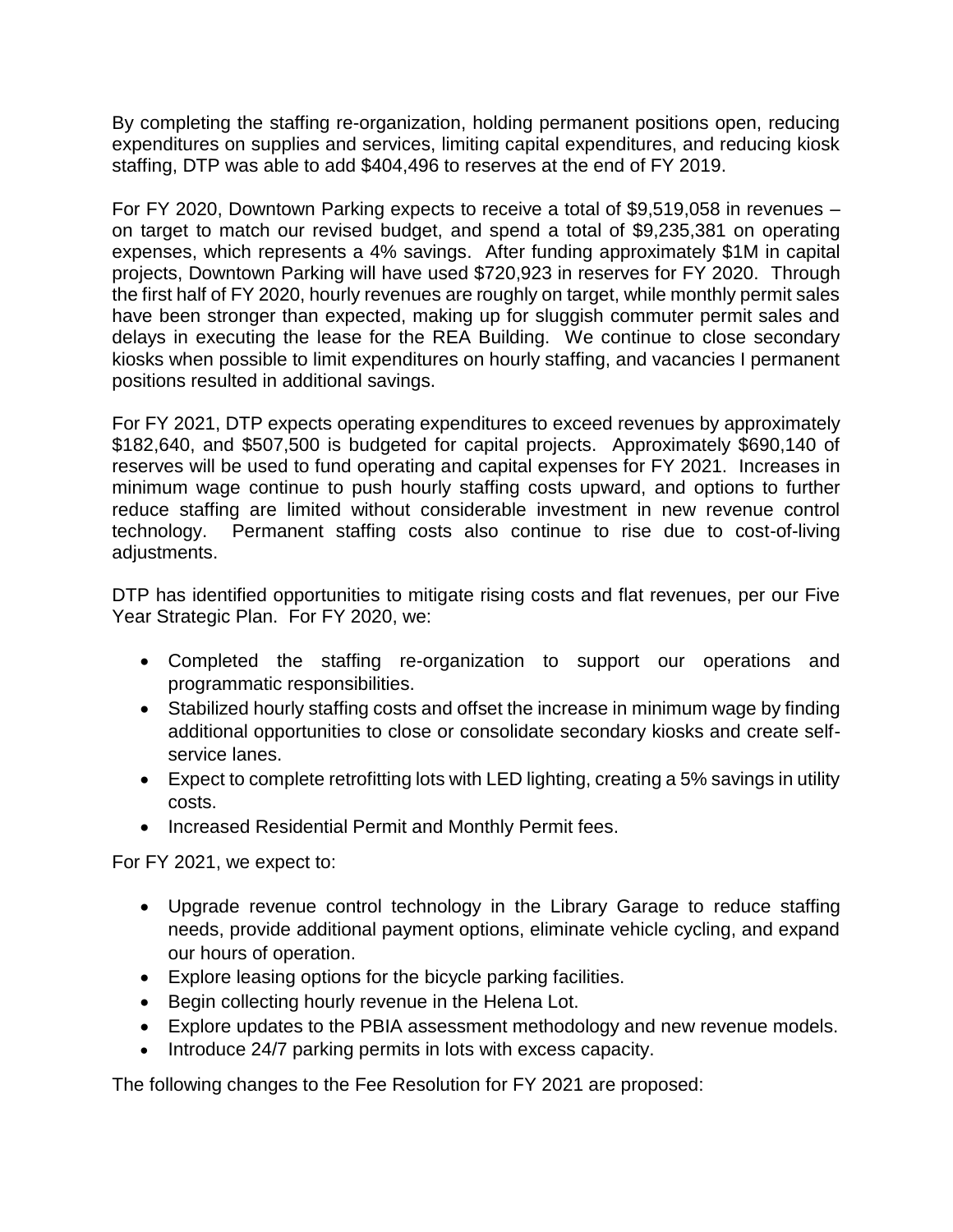- Increase the refuse enclosure cleaning fee from \$100 to \$200 to cover the costs (including administration) of contracting out cleaning services for refuse enclosures that have been left in an unsanitary condition by the occupants.
- Eliminate the \$50 deposit for multi-day debris bin use or construction staging.
- Eliminate the 11:00 AM 6:00 PM holiday schedule on Martin Luther King Day to better accommodate Film Festival traffic.
- Add a \$250/month fee for "24/7" parking permits that will accommodate residential and similar uses in lots with excess capacity.
- Enable DTP to collect hourly parking fees 24 hours a day, 365 days per year.

#### **ATTACHMENTS**

Revised FY 2021 Fee Resolution Downtown Parking FY 2020 – FY 2021 Mid-Cycle Budget Summary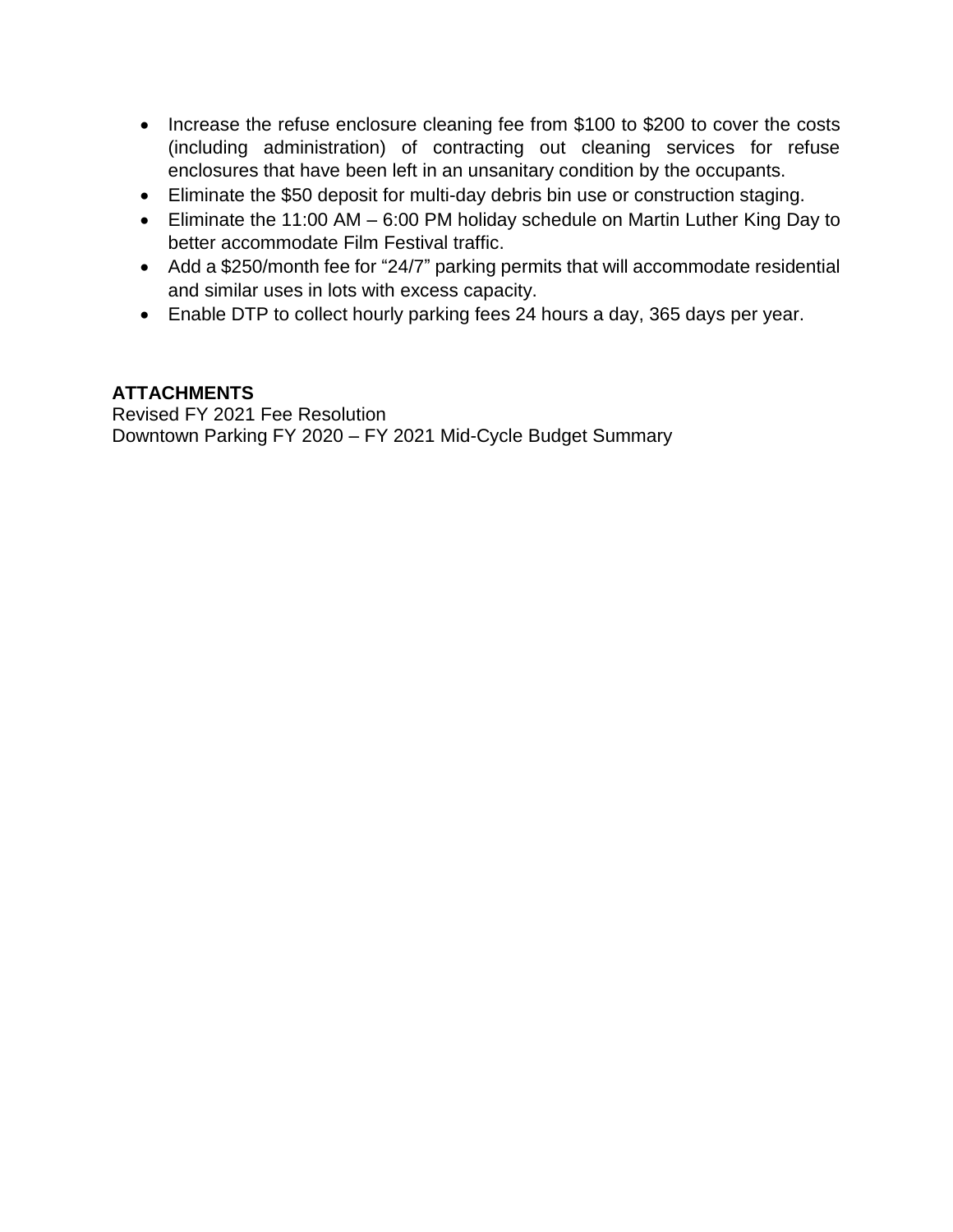# **DOWNTOWN PARKING FEES**

For all Downtown lots and streets except as noted:

 $\overline{\phantom{a}}$ 

| 1.             | First 75-minutes:                                                                                                                         | <b>Complimentary Free</b>                                                               |
|----------------|-------------------------------------------------------------------------------------------------------------------------------------------|-----------------------------------------------------------------------------------------|
| 2.             | After first 75 minutes, for each following hour or any<br>part thereof:                                                                   | \$1.50                                                                                  |
| 3.             | Failure to surrender entrance ticket upon exiting:                                                                                        | \$20/Occurrence plus applicable<br>service charge and applicable hourly<br>parking fees |
| 4.             | Service charge - Request for late payment of parking<br>fees made at lot exit:                                                            | \$5 per request                                                                         |
| 5.             | Failure to pay fees will result in the billing of a flat fee<br>of \$20 plus service charge.                                              | \$20.00 plus service charge                                                             |
| 6.             | Monthly Parking in City Downtown Parking Lots Nos.<br>3, 4, 5, and 8:                                                                     | \$160/month                                                                             |
| 7 <sub>1</sub> | Monthly Parking in City Downtown Parking Garage<br>Number 2, Granada Garage (Lot 6), Library Garage<br>(Lot 7) and Lobero Garage (Lot 9): | \$160/month                                                                             |
| 8.             | Monthly Parking in Lobero Garage (City Downtown<br>Parking Lot 9) Private Basement Level:                                                 | \$175/month                                                                             |
| 9.             | Monthly Parking in City Downtown Parking Lot No. 10:                                                                                      | \$140/month                                                                             |
| 10.            | Monthly Parking in City Downtown Parking Lot Nos.<br>11 and 12:                                                                           | $$150/m$ onth                                                                           |
| 11.            | <b>Restricted Monthly Parking in City Downtown Parking</b><br>Lot No. 10:                                                                 | \$85/month                                                                              |
| 12.            | Restricted Monthly Parking in City Downtown Parking<br>Lot No. 2:                                                                         | \$95/month                                                                              |
| 13.            | Persons with Disabilities who display Disabled<br>Parking Placard:                                                                        | Free/First 2.5 hrs. \$7/max per day                                                     |
| 14.            | Collection Surcharge for all charges unpaid after the<br>second billing and upon assignment to a collection<br>agency:                    |                                                                                         |
| 15.            | Refuse enclosure rental:                                                                                                                  | 45% of charge                                                                           |
| 16.            | Refuse enclosure cleaning fee:                                                                                                            | \$40/month<br>\$100\$200/incident                                                       |
| 17.            | Multi-day debris bin use and/or construction staging,<br>per space occupied or reserved 24/7 (deposit applied<br>towards charges):        | \$50 deposit<br>\$30/day/space                                                          |
| 18.            | Returned check charge: See Delinquent Check Payment Fee under Finance Administrative<br>Fees.                                             |                                                                                         |
| 19.            | Permit Replacement fee:                                                                                                                   | \$20 per occurrence                                                                     |
| 20.            | Permit proximity card initiation fee                                                                                                      | \$15                                                                                    |
| 21.            | Pre-paid card initiation fee                                                                                                              | \$15                                                                                    |
| 22.            | Parking in City Carrillo Commuter Parking Lot:                                                                                            | \$40/month                                                                              |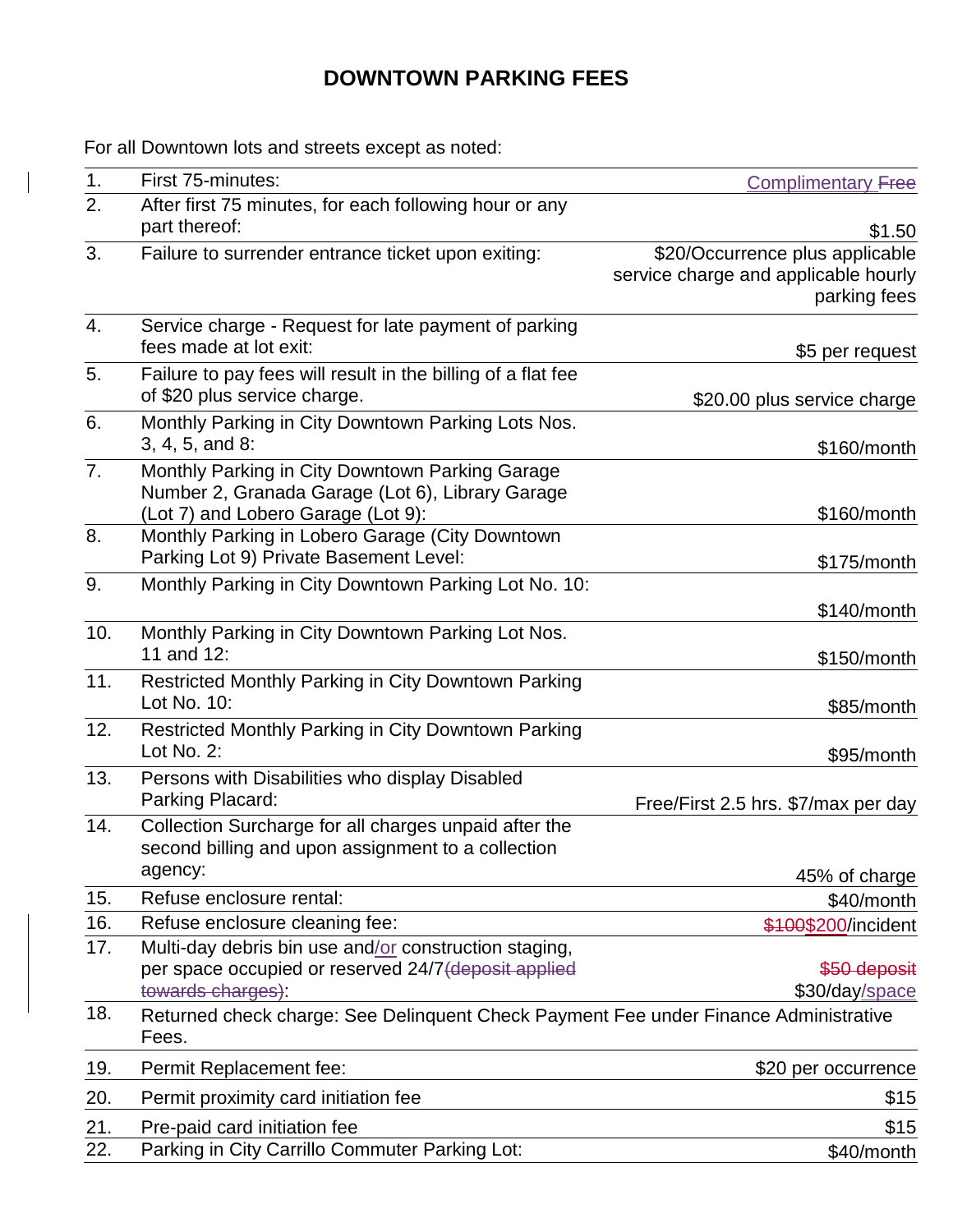| 23. | Monthly Parking in City Cota Commuter Parking Lot:                                                                                  | \$70/month                                                                                                                                                                                                                             |  |  |  |
|-----|-------------------------------------------------------------------------------------------------------------------------------------|----------------------------------------------------------------------------------------------------------------------------------------------------------------------------------------------------------------------------------------|--|--|--|
| 24. | Annual Residential and Visitor Parking Permit Fee                                                                                   | \$35.00                                                                                                                                                                                                                                |  |  |  |
| 25. | <b>Resident Temporary Guest Pass</b>                                                                                                | \$5 per vehicle per day                                                                                                                                                                                                                |  |  |  |
| 26. | <b>Annual Hotel Guest Permit Fee:</b>                                                                                               | \$100 per set                                                                                                                                                                                                                          |  |  |  |
| 27. | Monthly Parking in City Depot Parking Lot:                                                                                          | \$150/month                                                                                                                                                                                                                            |  |  |  |
| 28. | Special Amtrak/Greyhound Passenger rate in City<br>Depot Lot:                                                                       | \$5/24 hours                                                                                                                                                                                                                           |  |  |  |
| 29. | Flat rate Special Event entrance fee*                                                                                               | Minimum \$3.00 / Maximum \$5.00 flat<br>rate per event                                                                                                                                                                                 |  |  |  |
| 30. | Valet parking event fee                                                                                                             | \$100/event                                                                                                                                                                                                                            |  |  |  |
| 31. | Persons with Disabilities who display Disabled<br>Parking Placard - Flat Rate Special Event Entrance<br>Fee*                        | Minimum \$1.50 / Maximum \$3.00 flat<br>rate per event                                                                                                                                                                                 |  |  |  |
| 32. | 30-day limit for Depot Lot long term parking - vehicles<br>subject to towing                                                        |                                                                                                                                                                                                                                        |  |  |  |
| 33. | Holiday Schedule of 11:00 a.m. - 6:00 p.m. for Martin<br>Luther King Day, Presidents Day, Memorial Day, 4th of<br>July, Labor Day   |                                                                                                                                                                                                                                        |  |  |  |
| 34. | Monthly Parking in City parking lot located at 217<br>Helena Street:                                                                | \$110/Month                                                                                                                                                                                                                            |  |  |  |
| 35. | <b>Electric Vehicle Charging Station Fee</b>                                                                                        | Up to \$5/Hour                                                                                                                                                                                                                         |  |  |  |
| 36. | Parking in City Helena Lot                                                                                                          | \$2.00/Hour<br>\$12.00 maximum per day                                                                                                                                                                                                 |  |  |  |
|     |                                                                                                                                     | \$22.00 Collection-Violation Fee                                                                                                                                                                                                       |  |  |  |
| 37. | <b>Bike Parking Facility Use Fee</b>                                                                                                | Up to \$120/Year                                                                                                                                                                                                                       |  |  |  |
| 38. | <b>Curb Painting Fee</b>                                                                                                            | \$250                                                                                                                                                                                                                                  |  |  |  |
| 39. | <b>Bicycle Parking Fob Replacement Fee</b>                                                                                          | \$5.00/each                                                                                                                                                                                                                            |  |  |  |
| 40. | Temporary Oversized Vehicle Resident or Visitor                                                                                     |                                                                                                                                                                                                                                        |  |  |  |
| 41. | <b>Parking Permit Fee</b><br>Contractors Oversized Vehicle Parking Permit Fee -<br>First vehicle associated with a business license | \$5.00 per day per vehicle<br>\$100 per calendar year<br>(July 1-June 30)<br>Prorated quarterly when purchased<br>July $1 -$ September 30 \$100<br>October 1 - December 31 \$75<br>January 1 - March 31 \$50<br>April 1 - June 30 \$25 |  |  |  |
| 42. | Contractors Oversized Vehicle Parking Permit Fee -<br>Additional vehicles associated with a business license                        | \$50 per calendar year<br>(July 1-June 30)<br>Prorated quarterly when purchased<br>July $1 -$ September 30 \$50<br>October 1 - December 31 \$37.50<br>January 1 - March 31 \$25<br>April 1 – June 30 \$12.50                           |  |  |  |
| 43. | <b>Facility Use Fee</b>                                                                                                             | \$100/Day                                                                                                                                                                                                                              |  |  |  |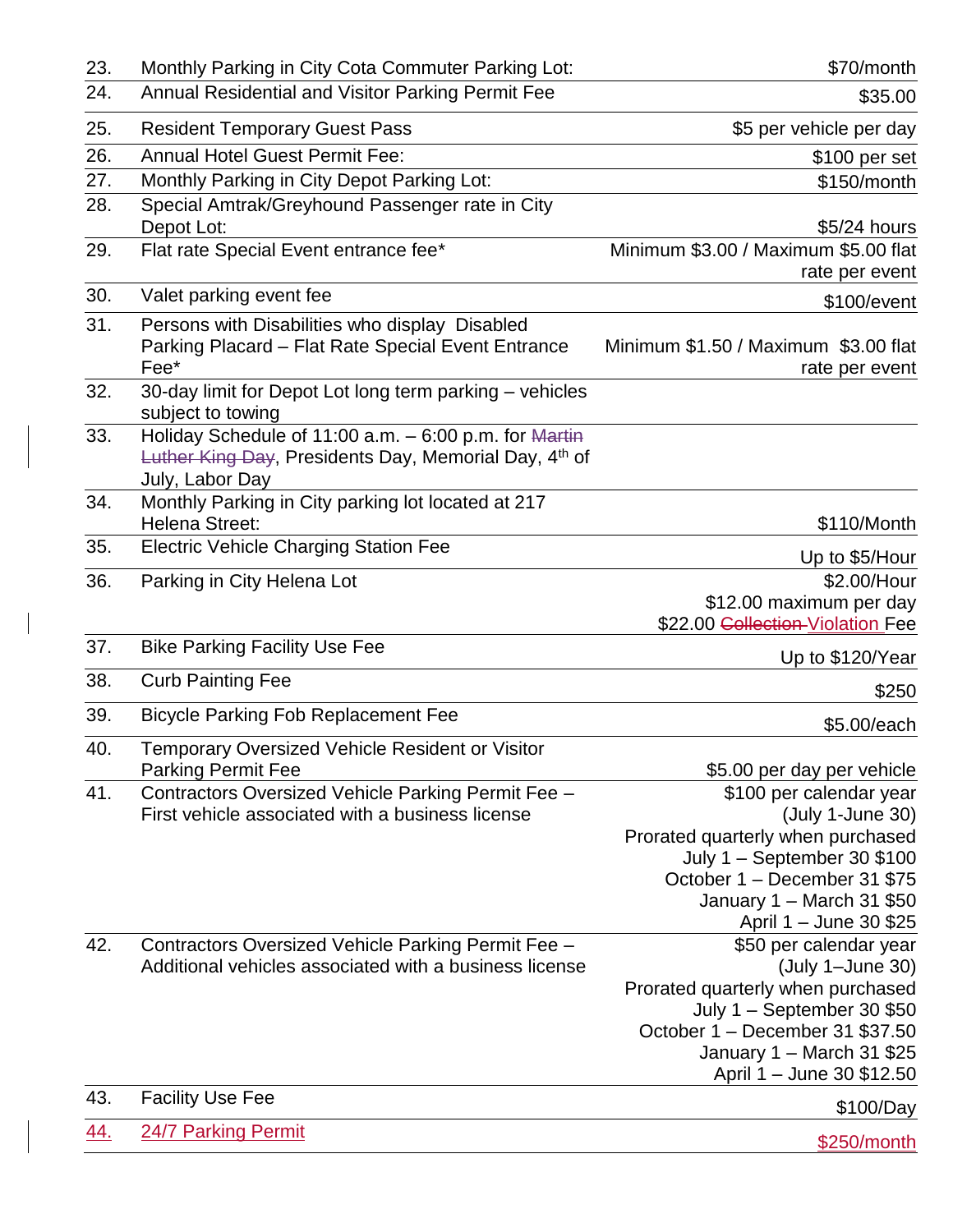Downtown Parking Lot charges are effective 24 hours a day. Charges between the hours of: 7:30 a.m. and 11:00 p.m., Sunday through Thursday Friday: 7:30 a.m. to 2:00 a.m. Saturday morning Saturday: 7:30 a.m. to 2:00 a.m. Sunday morning And Thursday of Fiesta 7:30 a.m. to 2:00 a.m. Friday morning

Downtown Parking Lot charges are suspended on January 1st, Easter Sunday, the fourth Thursday in November (Thanksgiving) and December 25th (Christmas). In addition, charges are suspended after 6:30 PM on the day of the Annual Downtown Christmas Parade.

\* Special Event as determined by the Public Works Director or designee.

### **SHARED MOBILITY SERVICES FEES**

Municipal Code Chapter 10.53 establishes regulations and impound fees for operators of shared mobility service programs.

**Municipal Code**  Description **Amount** 

10.53.040 **Impound Fee** \$200